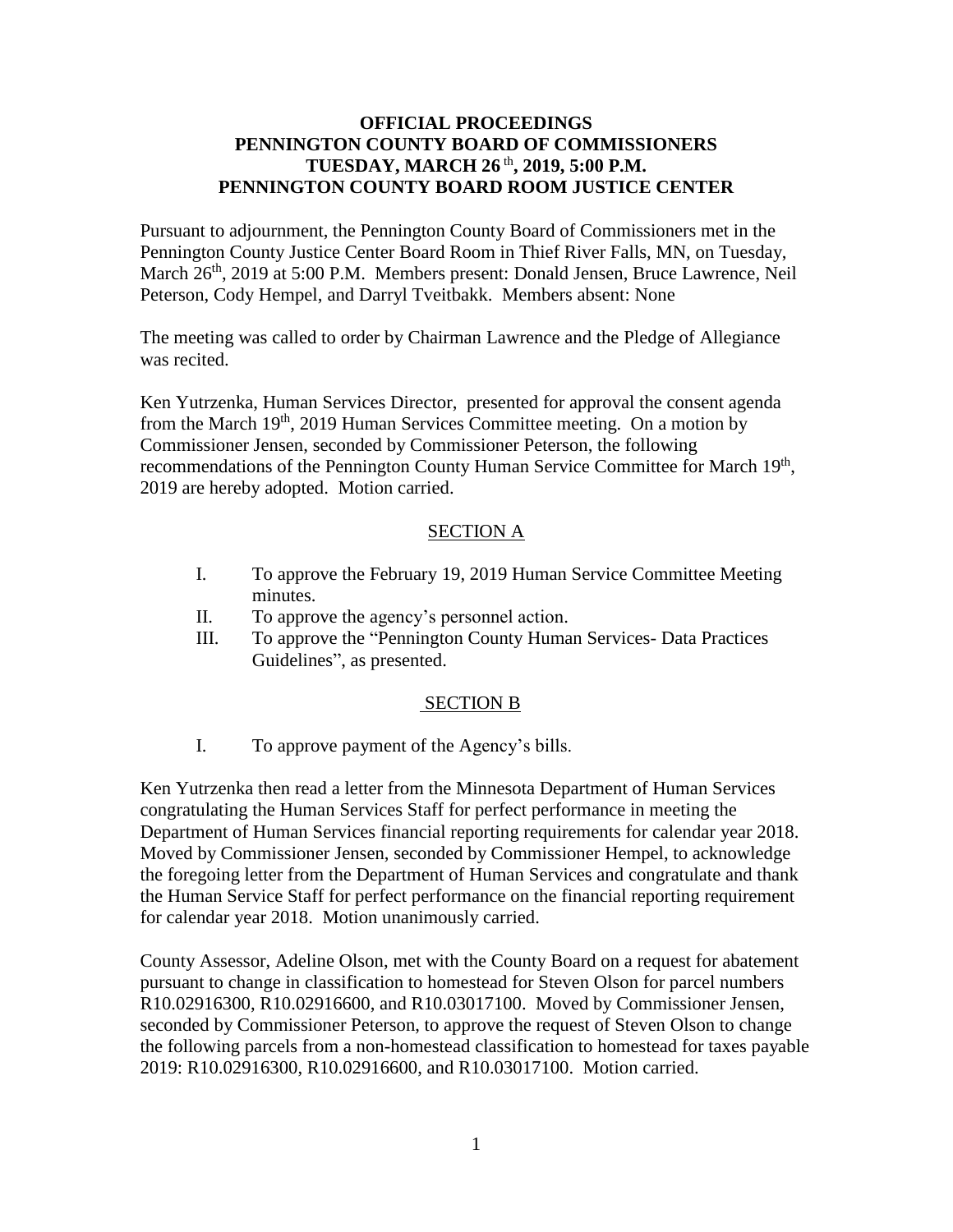Commissioner Peterson moved, seconded by Commissioner Hempel, that the County Board delegate to the County Auditor-Treasurer, and the County Assessor, power or responsibility of reductions or abatements of valuation or taxes assigned to the County Board on the parcels that qualify for the local option to disaster. Motion carried.

Faye Auchenpaugh gave an update on the Old City Auditorium. Andrew Schmidt, Streamline Associates, has been here and toured the Auditorium. LeAnn Engelstad, from the City of Thief River Falls, was able to find the original blueprints. Mr. Schmidt will have a draft nomination ready for review after gathering material from SHPO ans MNHS. Possibly by May, the draft will be ready for review. Faye reported she has raised the funds needed to fund the public input process through the Regional Sustainable Development Partners-Northwest Region. Faye made a request to extend the deadline of July  $1<sup>St</sup>$ , 2019 for completion of this process to September, 2019. Moved by Commissioner Tveitbakk, seconded by Commissioner Peterson, to extend the date of completion of the public input process until September  $1<sup>st</sup>$ , 2019. Motion carried.

County Sheriff, Ray Kuznia, made a recommendation to hire Jarrin Gunderson and Lucas Moliter for the positions of Part-Time Corrections Officer effective March 27<sup>th</sup>, 2019. Motion carried.

Moved by Commissioner Tveitbakk, seconded by Commissioner Jensen, to hire Jarrin Gunderson for the position of Part-Time Corrections Officer, effective March 27<sup>th</sup>, 2019. Motion carried.

Moved by Commissioner Jensen, seconded by Commmissioner Tveitbakk, to hire Lucas Moliter for the position of Part-Time Corrections Officer, effective March 27<sup>th</sup>, 2019. Motion carried.

Tony Moe and Jack Nelson, representing the Foutown/Grygla Sportsmans Club, asked for support of their application to the Minnesota Department of Natural Resources for designation and funding of an Off Highway Vehicle Grant-in-Aid Trail on the Moose River Dike road. Commissioner Jensen moved, seconded by Commissioner Peterson, to send a letter of support of the Fourtown/Grygla Sportsmans Club application for designation and funding of an Off Highway Vehicle Grant-in-Aid Trail on the Moose River Dike Road. Motion carried.

Tony Moe also stated that the Fourtown/Grygla Sportsman Club supports the Border to Border Trail.

County Engineer, Mike Flaagan, asked to set a new date for the Five Year Road & Bridge Construction Plan Hearing. Moved by Commissioner Peterson, seconded by Commissioner Jensen, to set the Public Hearing on the Five Year Road & Bridge Construction Plan for 4:00 P.M. on April 23rd, 2019 in the County Board Room of the Pennington County Justice Center. Motion carried.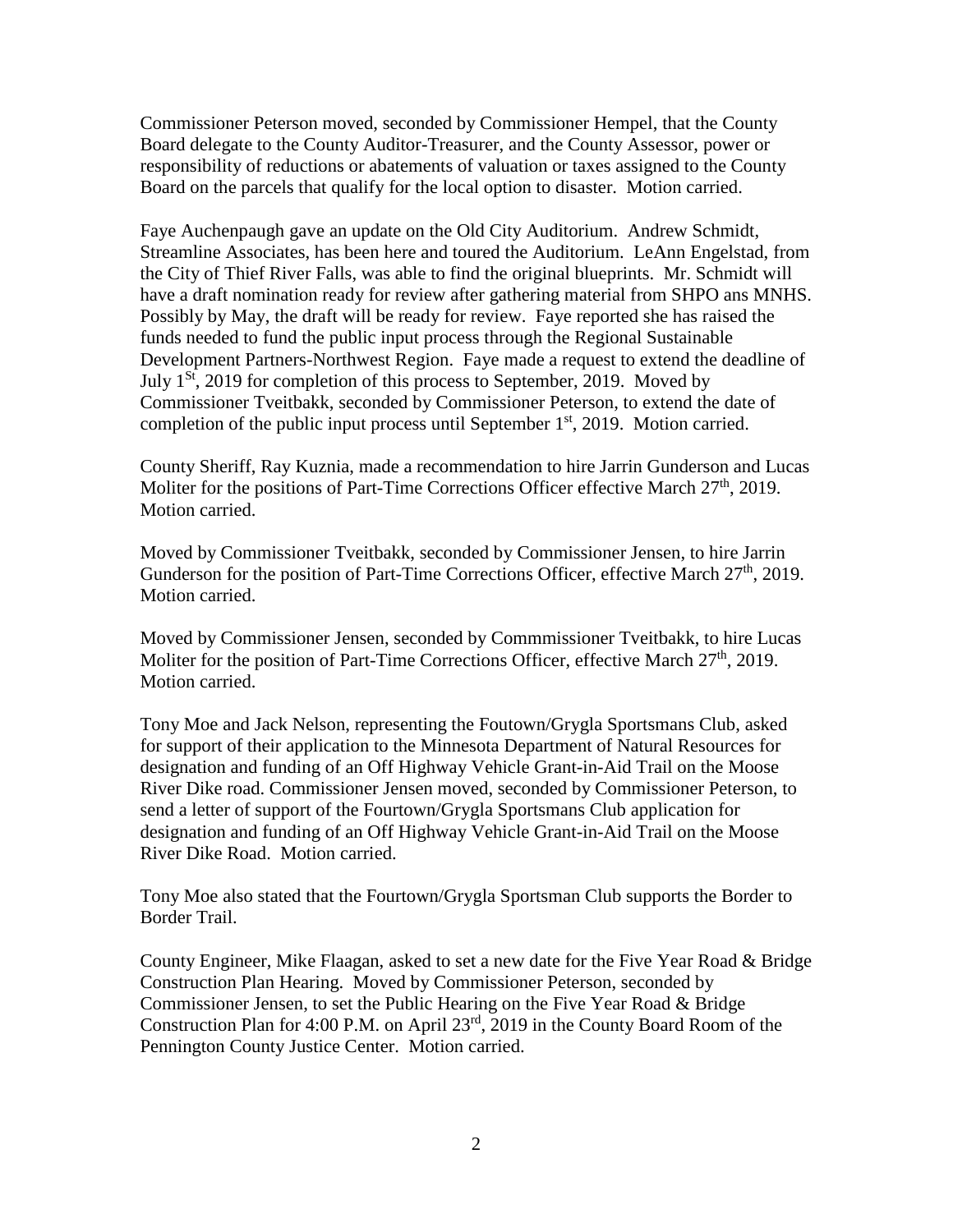Moved by Commissioner Jensen, seconded by Commissioner Peterson, to approve the 2019 Township Maintenance Agreements as presented, and authorize the Chairman and County Auditor to sign them on behalf of Pennington County. Motion carried.

County Engineer Flaagan, asked that the bids for fuel supply, culvert supplies, and equipment rental, by approved.

Moved by Commissioner Peterson, seconded by Commissioner Hempel, to approve the bid for culvert supplies for 2019 submitted by True North Steel. Motion carried.

Moved by Commmissioner Tveitbakk, seconded by Commissioner Jensen, to approve the bid for fuel supplies for 2019 to Farmers Union Oil as stated below. Motion carried.

|            | Gasohol | No. 1 Low Sulpher | No. 2 Low Sulpher Diesel Sulpher |        |
|------------|---------|-------------------|----------------------------------|--------|
| Pump:      | $-.10$  | $-10$             | $-10$                            | $-10$  |
| Delivered: | $-10$   | $-.10$            | $-.10$                           | $-.10$ |

Moved By Commissioner Jensen, seconded by Commissioner Hempel, to approve the following bidders for equipment rental for the year 2019 and authorize the County Engineer select from these bidders:

Motion carried.

#### **Equipment Rental Bidders:**

| Nelson Excavating            | Thygeson Construction Inc.      |
|------------------------------|---------------------------------|
| Olson Construction, TRF Inc. | K&K Trucking                    |
| Beito Repair                 | Triple D Construction & Leasing |
| <b>Wright Construction</b>   | Weleski Excavating, LLC         |
| <b>Anderson Services</b>     |                                 |

Engineer Flaagan informed the County Board that the tile in the home purchased for right-of-way for the CSAH #8 River Crossing has tile with asbestos in it. It will need to be removed before the home can be sold or demolished. Moved by Commissioner Hempel, seconded by Commissioner Jensen, to approve the quote of \$4,300.00 for removal of the tile containing asbestos by Asbestos Control and Consulting Team. Motion Carried.

The City of Thief River Falls has passed a resolution to petition Pennington County, as the Ditch Authority for County Ditch #70, to transfer part of County Ditch #70 to the City of Thief River Falls beginning at Barzen Avenue from Highway No.1 & 59 South to Greenwood Street and along Greenwood Street from Barzan Avenue East to Oakland Park Road. The City would install storm sewers in these now open ditches. The County Board, as the ditch authority, needs to set a date, time, and place for a public hearing on the transfer.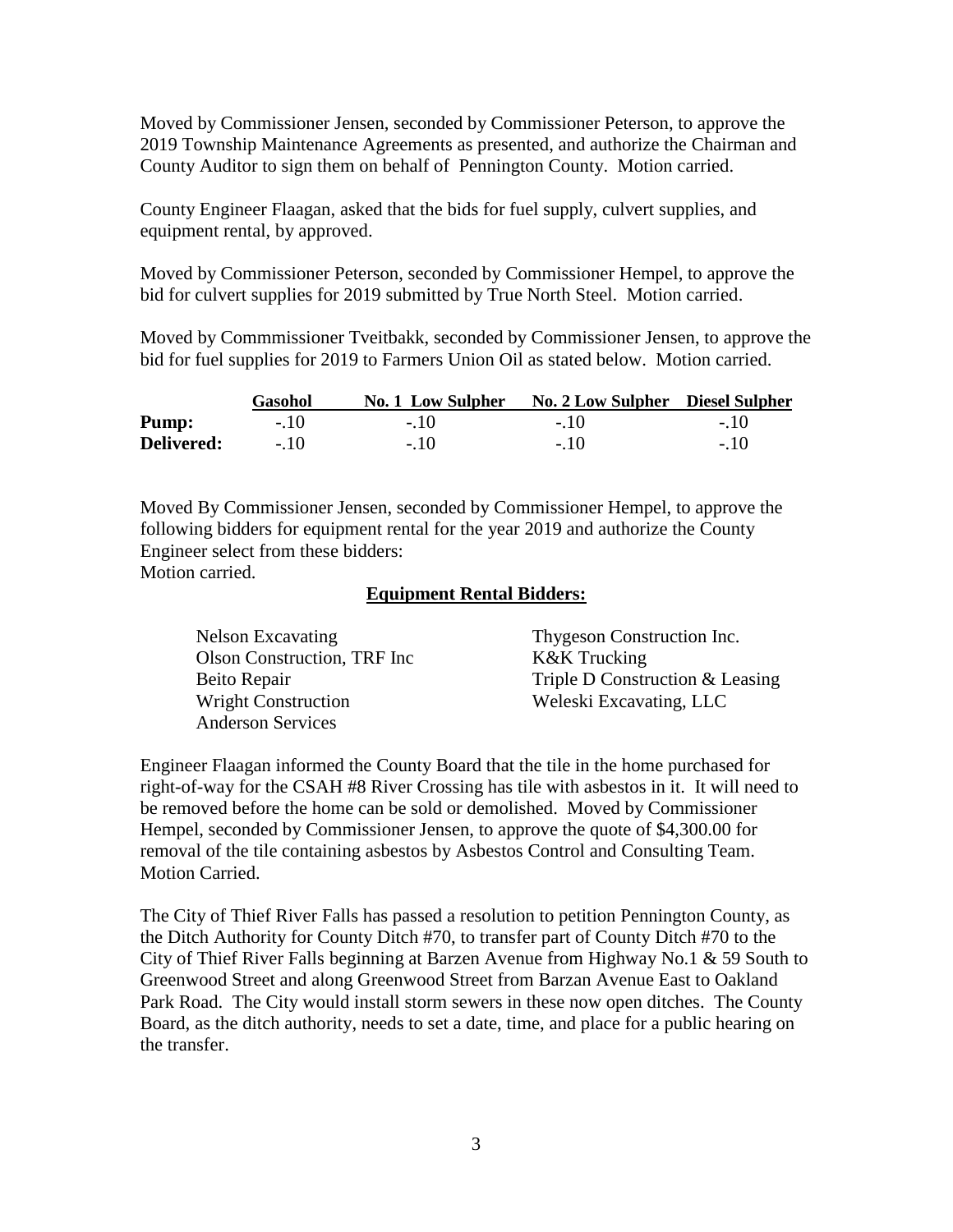Moved by Commissioner Peterson, seconded by Commissioner Jensen, to set a County Ditch #70 Public Hearing for 3:00 P.M., Apil 23<sup>rd</sup>, 2019 in the County Board Room of the Pennington County Justice Center. Motion carried.

County Engineer, Mike Flaagan, submitted the resignation of Assistant County Engineer Mike Stennes, effective March 29<sup>th</sup>, 2019. Moved by Commmissioner Tveitbakk, seconded by Commissioner Jensen, to accept the resignation of Assistant County Engineer Mike Stennes, and would like to thank him for his years of service to Pennington County and best wishes in his new position. Motion carried.

Moved by Commissioner Jensen, seconded by Commissioner Peterson, to approve advertising to fill the position of Assistant County Engineer. Motion carried.

The County Engineeer then asked to fill the vacant Technician position. Moved by Commissioner Jensen, seconded by Commmissioner Peterson, to authorize advertising to fill a second highway Technician position. Motion carried.

The following resolution was introduced by Commimssioner Jensen, seconded by Commissioner Tveitbakk, and upon vote was unanimously carried.

#### **TRANSPORTATION RESOLUTION**

**WHEREAS**, Minnesota Counties maintain 30,742 miles of County State Aid Highway (CSAH) roads and 14,141 miles of county roads, totaling over 30% of the state's roadways; and

**WHEREAS**, the total annual need is \$1.084 billion annually over the next 25 years just to maintain the current CSAH and county road system, not including expansion; and

**WHEREAS**, the annual funding gap for counties has resulted in deferring basic maintenance, delaying expansion projects with resulting safety concerns, mounting congestion, and missed economic growth for businesses and commuters; and

**WHEREAS**, a comprehensive and sustainable transportation solution should include robust funding for roads, bridges, and transit, and address the varying needs in different parts of the state; and

**WHEREAS**, increased funding for Minnesota's Highway User Tax Distribution Fund would provide additional, stable funds for MnDOT, all 87 counties, all cities with a population of 5,000 or more, and townships across the state;

**NOW, THEREFORE, BE IT RESOLVED**, that the Pennington County Board of Commissioners encourages the Minnesota Legislature to pass and the Governor to sign a bill that brings adequate funding to Minnesota's statewide transportation system.

Dave Strong then spoke to the County Board stating he is willing to accept a spot on the Northwest Juvenile Training Center Board if an opening should be available. He feels he has a lot of knowledge in this area having served as the first full time superintendent of the facility. The County Board thanked him for his offer.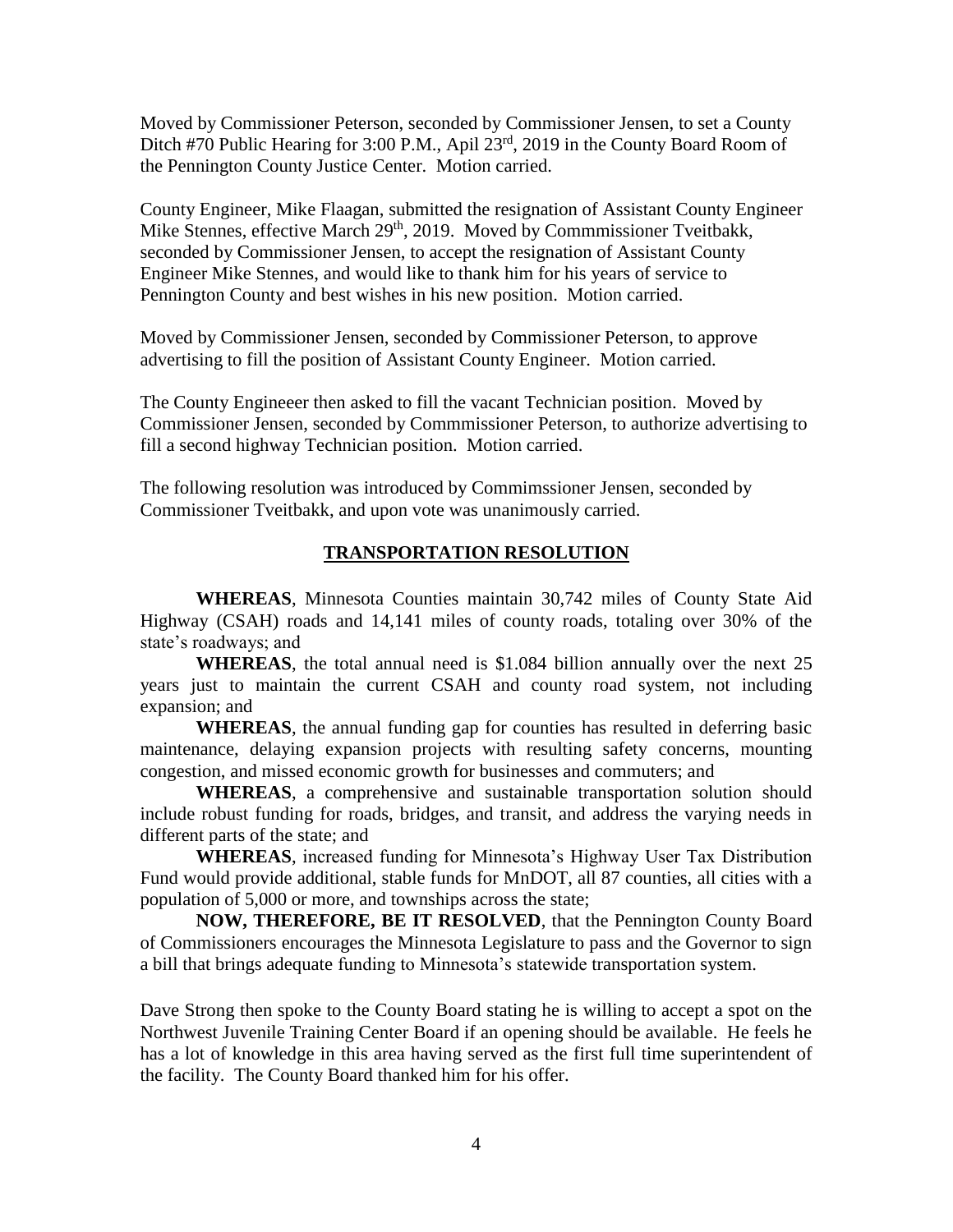Commissioner Jensen moved, seconded by Commmissioner Tveitbakk, to hire Ashley Klaven for the Motor Vehicle Deputy Registrar position effective April  $15<sup>th</sup>$ , 2019. Motion carried.

Interviews for Custodian were held and an offer has been made. Moved by Commissioner Jensen, seconded by Commissioner Tveitbakk, to authorize the hiring of the candidate for the custodian position if accepted and contingent upon a successful background check, in order to get the position filled as sson as possible. Motion carried.

The County Board was informed that Cindi Kilen has accepted the County Extension Office Manager position and is set to start April 15, 2019.

Moved by Commissioner Jensen, seconded by Commissioner Tveitbakk, to approve change order Number 5 for Dow Accoustics, removing existing tile and replacing with new tile in the Sheriff's Office, totaling \$7,234.00. Motion carried.

Moved by Commissioner Hempel, seconded by Commissioner Jensen, to approve the Board Minutes of March 12<sup>th</sup>, 2019 as written. Motion carried.

Motioned by Commissioner Tveitbakk, seconded by Commissioner Hempel, to approve the Human Services warrants totaling \$88,934.66 and also the following Commissioner warrants. Motion carried.

#### WARRANTS

| <b>County Revenue</b>                                                                          | \$42,192.61 |  |
|------------------------------------------------------------------------------------------------|-------------|--|
| Road & Bridge                                                                                  | \$18,683.64 |  |
| $\frac{1}{2}$ and meal raimburgements in the emeunt of $\mathbb{C}1$ 194.49 were algorithment. |             |  |

Per diems and meal reimbursements in the amount of \$1,124.48 were also approved.

The County Auditor-Treasurer discussed the following items:

Possible joint meeting with the TRF City Council, School District #564, and County Board on April 29<sup>th</sup>, 2019.

BKV will be here the morning of April  $9<sup>th</sup>$ , 2019 to review any items that remain uncompleted at the Justice Center.

Great Lakes Gas Line Tax Appeal settled with revised 2019 Tax Statements going out in July. Total tax reduction is estimated at \$43,000.00.

Enbridge Energy Southern Lights Line tax appeal for taxes payable 2018 has been settled with no loss in tax to Pennington County Tax Authorities.

Motioned by Commissioner Hempel, seconded by Commissioner Tveitbakk, to adjourn the Board Meeting to Tuesday, April  $9<sup>th</sup>$ , 2019 at 10:00 A.M. Motion carried.